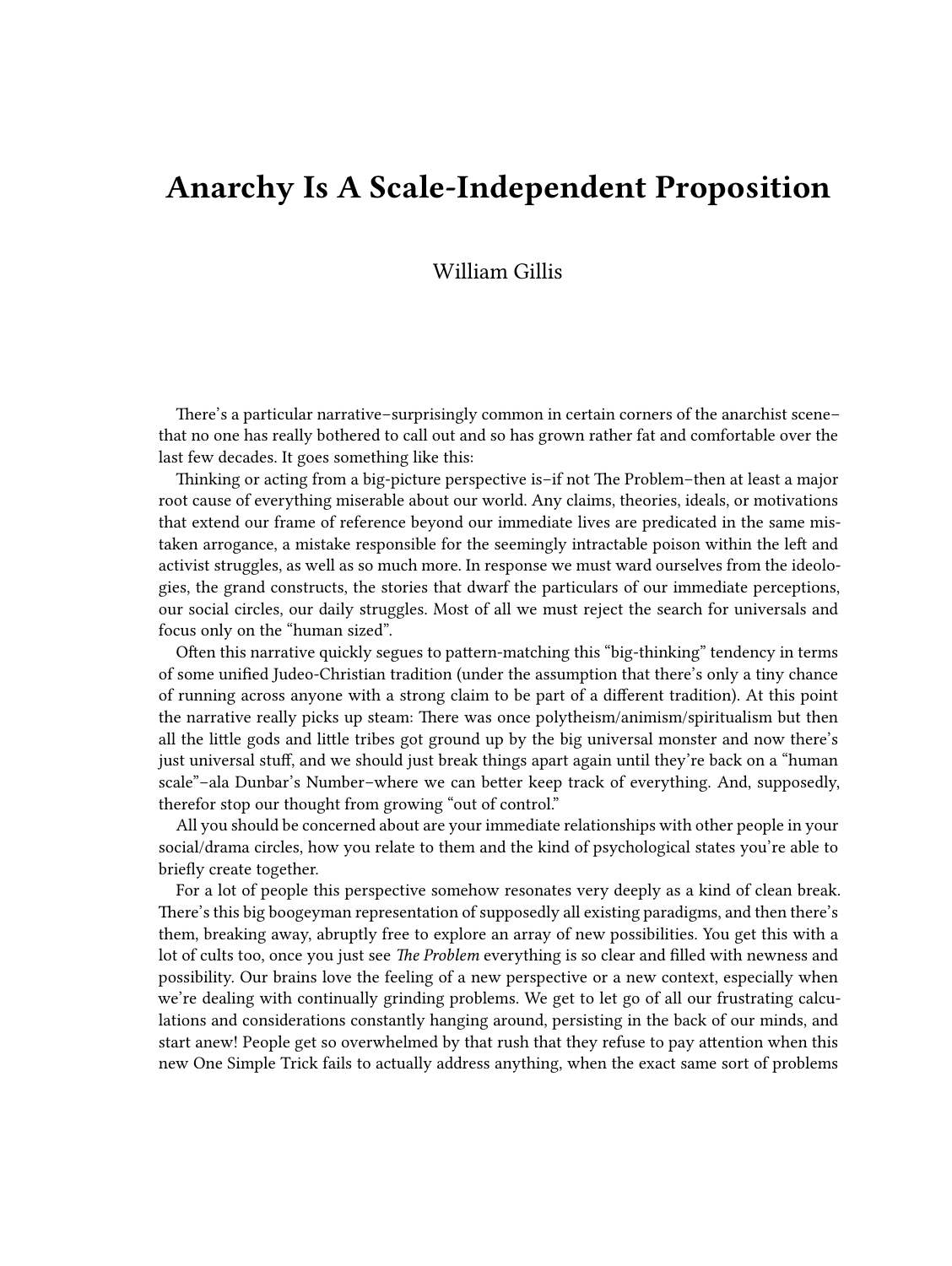creep back, and the limits of the new paradigm start to feel like prison walls again. And so you see people, enraptured by the feeling of the original break, with the impression of it, refusing to feel out for these walls, repeating the same kind of sad content-devoid mantras in response to any input. "*If you'd only see that it's all Moralism maann.*"

Granted, this can be an important step in flexing your brain, I guess, if you come from a certain background, with certain priorities. But I don't. This shit and the context it comes out of are just so incredibly alien to me. And so the magical salve of returning to the small-scale is just a wad of spit and leaves to me. It doesn't begin to address the things that worry me.

Like a lot of people I didn't originally become an anarchist over concerns about black helicopters or mushroom clouds or any showy large-scale horror. I first became an anarchist because at a very young age I saw people–individual people–exercising control over other people. I saw dynamics of abuse, coercion and manipulation and I recoiled from them. I thought about the way these dynamics worked and then I critiqued and rejected them. Simple as that. Crucially these behaviors were often completely divorced from epic narratives, big ideologies or global forces. They were, in fact, often intensely localized, personal, and situational. Sometimes they gave *rise* to grand ambitions and sweeping frameworks. But they arose separately, and indeed, were often joined closely with an anti-narrative and anti-globalist bent. "*This situation is unique and can't or shouldn't be compared with any other, much less any commonality identified.*" "*Ethics is a delusion for weak people.*" "*There are no constants so why not give into whatever impulses strike me*." Indeed the most powerful tools in perpetuating these power dynamics were those that denied universals or constants and those that exploited limited knowledge, information or communication. Gaslighting. Triangulation. Isolation.

"*You actually believed me⁈*" and then cackling laughter.

Such sociopathy is not a fringe dynamic, but a near constant tendency that is deeply deeply riven in just about every society or culture on this planet. It survives in no small part by keeping its ever present machinations hidden or at least unspoken. It perpetuates itself through narratives that reduce the world to an unmappable formless mess, devoid of constants or directions. It portrays the world and our experiences as a substanceless game of immediate impulses and chance particulars. Everything is arbitrary, so why not? An impulse towards friends and family after all is just a historically contingent trapping that one could easily emerge without or shed off. Love and compassion just a fleeting affliction of sentiment, with no deep reason to prompt valuing its perpetuation. I may bask in parental love for you today and tomorrow delight myself by your screams as I break your fingers. There are no constants, no universal attractors, no way to argue or persuade that isn't just manipulation, positioning, delusion. Being kind or resisting power might happen to give you some sense of pleasure or happiness but any sufficiently intelligent person can change their brain. Why not take the easier route and just just find ways to hack how you get pleasure? To distract yourself from recognizing oppression and suffering, or to take delight in them?

Cinematic buckets of blood dumped on Carrie or the hordes beating Piggy are not a departure from the norm but are implicit in everything we do. Our society's illusion of normalcy is a detente riven with the fluctuations of our continuing and almost-all-present manipulations, cruelties, and selfish acts. These small violences form a constant fabric whose wrinkles form the scaffolding of larger emergent structures until we arrive at governments, religions and corporations.

Leftists declare such interpersonal power dynamics–insofar as they are ever forced to recognize them–only the consequence of macroscopic patterns like Capitalism. What a laugh! The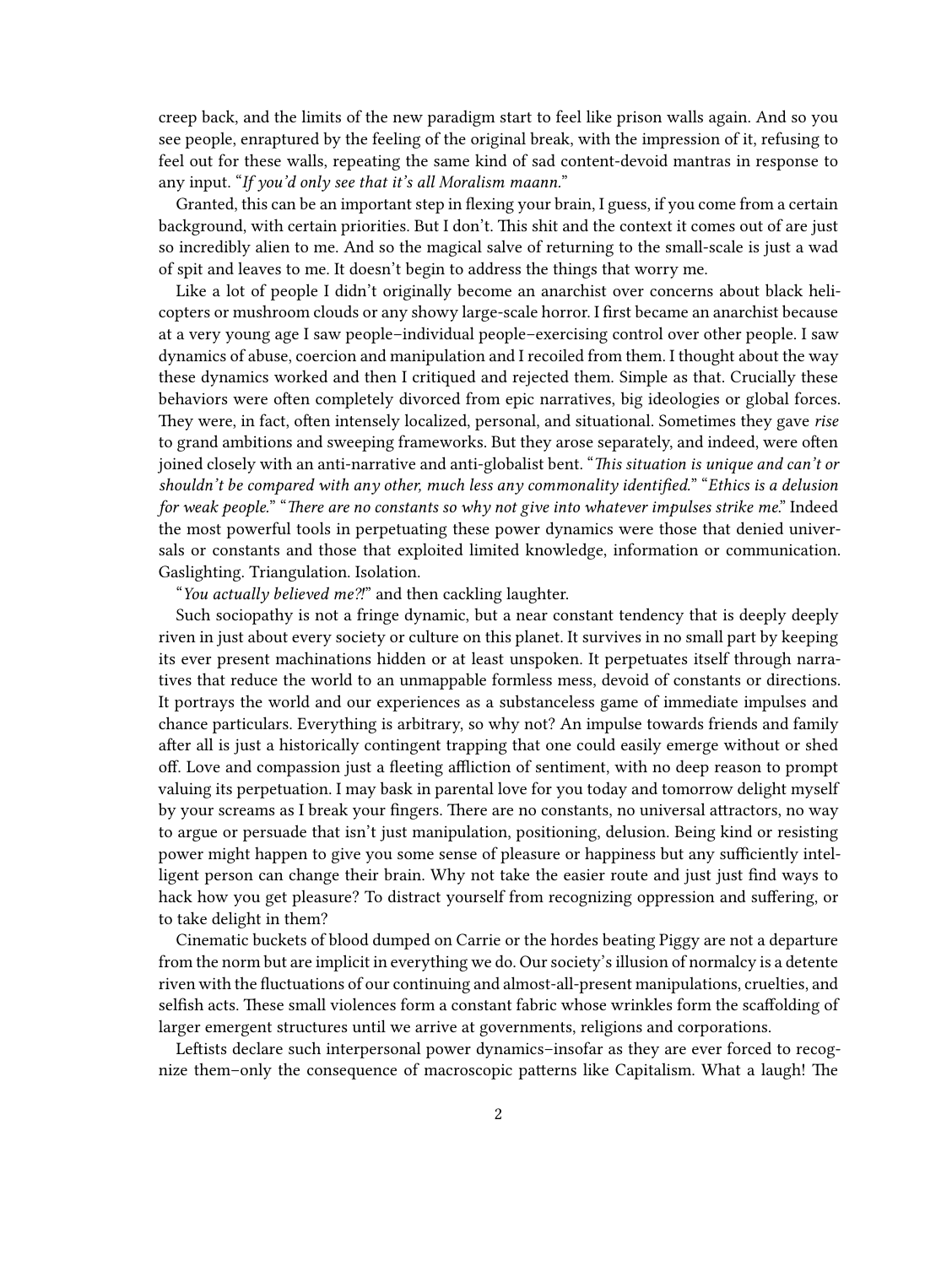small is ultimately not so much the result of the big as the other way around. Feudalism, state communism, city states, federated tribes… no matter how you push the wrinkles in the fabric around the psychology of abuse, control and deception that ties it together remains unaddressed. Hunter gatherers like any other iteration of humanity often did horrible things to one another, held each other in abusive bondage, faith and ritual. The bonds that oppress us are no less bonds if they are small-scale and responsive.The might of emperors has oft been but a puff of air compared to aggregate coercive power and suffering caused by every abusive partner or parent or friend in the world. It does not take the existence of sweeping patriarchal norms and socializations for partners to abuse each other, for parents to be cruel or domineering to children, these behaviors emerge in almost every culture or circle. The rates of abuse and physical violence among lesbians are the same as among heteros. This is not some magically adaptable macroscopic force or conspiracy that absorbs every punch we through at it and reorganizes itself, it is not some huge spectre out there beyond our immediate lives, it is a persistent tendency, a creeping low-level infection riven throughout our immediate lives, our collective and one-on-one relations.

And everywhere it smirks to itself. Every Pope has been an atheist. Every successful president or czar a passionate egoist. They wrap their thoughts in robes, just as most of us wrap our thoughts in what we term '*useful*' delusions in our most clearheaded moments. Temporary allegiances and affectations. Sure the power that binds others often binds the wielder. But not always. And certainly not always in a meaningful one-to-one relation against the subjective desires of the wielder.

This kind of person, this kind of thinking, has no need for universal or big-perspective thinking; they will scramble for power in any context. The problem they represent is irrespective of the scale of pageantry. These sociopathic currents run deep in almost every cluster of individuals and often crawl into our own heads.

The damage we do each other at the small-scale, at the "human level", is usually far more profound in suffering than the damage done by big tangled contexts and social organisms above and beyond our families, lovers, and friends. They intersect, they feedback off each other in interesting ways, and with bigger scale comes bigger risk, to be sure, but at the end of the day the narrative of small-scale against big-scale is utterly toothless against the roots of the horrors we face.

I and many others were originally attracted to anarchism not because we were looking to satiate some hunger for the participatory delusion / commodity known as "community", but as a ray of absolute resistance against the fundamentally sociopathic and nihilistic social norms of our world. Against an omnipresent foul fog that burns our lungs and seeks to settle deep into our skin.

For us Anarchism has always first, foremost, and at root, presented itself as a sharp critique of this rampantly common and pedestrian perspective, this staunch belief in immediatism and the irrelevance or nonexistence of universals or solids of any form of truly persuasive arguments that might be found–this assumption of the uniform arbitrariness and futility of vigilant investigation beyond one's momentary or happenstance motivations–that infests every abuser, every conman, every social capitalist, every creep, every rapist.

Our anarchism represents a break with this, it is the cry that an-archy is possible, even considerable, that we need not reassign the term like so much litter to denote merely diffuse, local and personal archies. That we need not embrace the orwellian framework in which anarchy is the same shit, only more locally responsive. It is the declaration that there is a substantive differ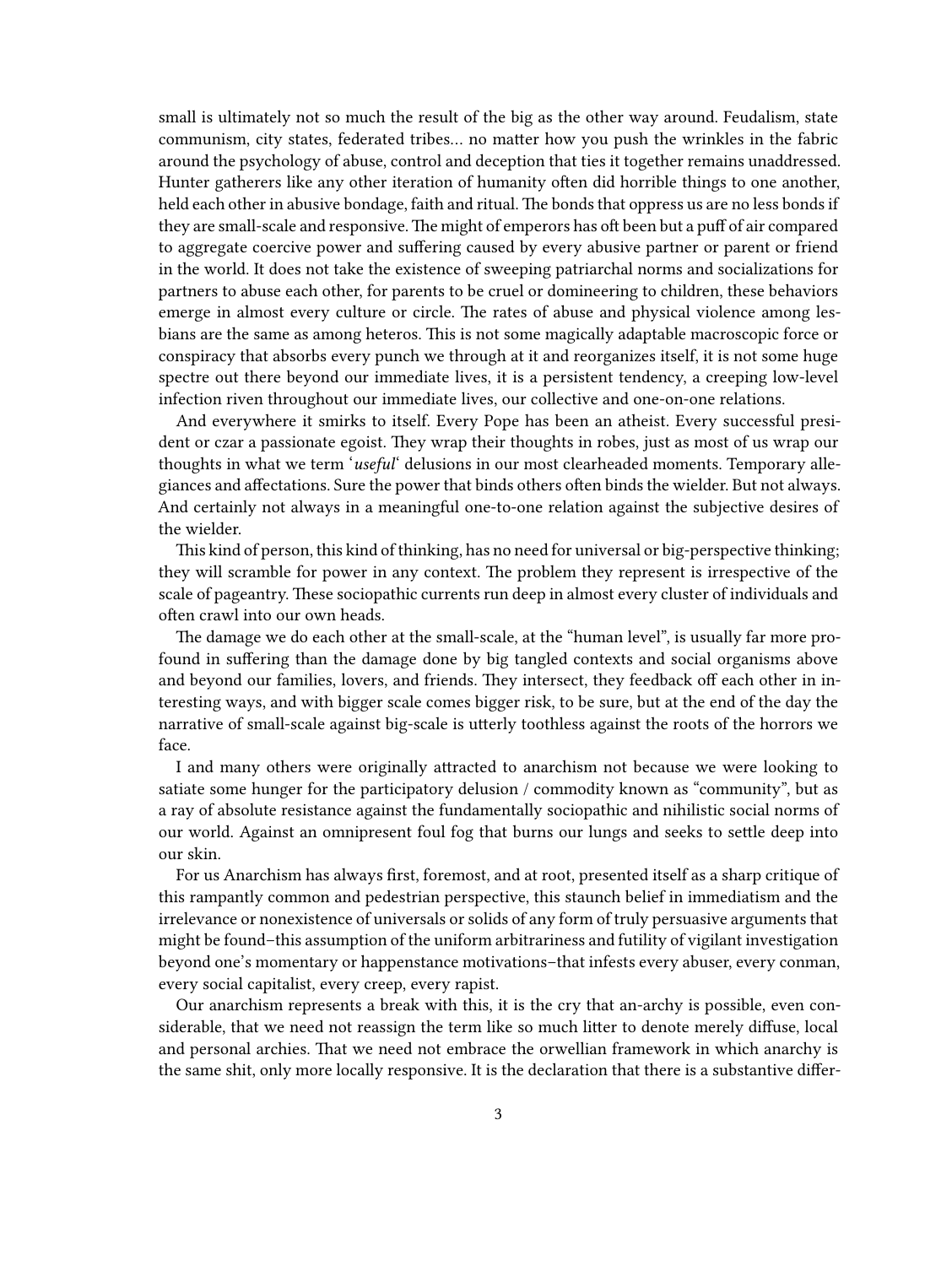entiation to be found between the ideologies or psychologies of constraint and those of richer, wider engagement, of more expansive identity and compassion. And that the latter is ultimately more attractive than the former. That we need not shy away from reality or lower our gaze in furtive dejection to our immediate trappings, to mere fleeting *impressions* of love and resistance, to aesthetics rather than anything of consequence.

Such an anarchism is an unraveling of the very fabric of power relations that bind almost every society on earth. And critically: there is no scale at which it does not apply.

That big showy tangles of power must also be dissolved is but a trivial ramification, it is no more representative of the anarchist break than any other shift or twist in the fabric of power relations. Nor can our break be characterized by a brief or local loosening of the weave. The break anarchism signifies is not with the particularities of the west, or of civilization, it goes far far deeper than that.

Why do we throw ourselves on bombs or strap bombs on ourselves to save others? These are not superficial feelings, they are not socialized happenstance or quirk of birth. These are conclusions those who are *radical* in their investigations, their vigilant explorations, find themselves drawn to. As radicals we never allow ourselves to be satisfied with hazy mystical simplified abstractions and spooks like "friendship" rather than concrete realities and dynamics of thought and action. Or wander in circles, adding contextual complications but not even attempting to weigh, reorganize or sort through them. Relishing the self-created maze of notes upon notes and so never attempting to isolate the deeper patterns or consistencies.

The narrative of opposition to "big-thinking" is at its core just a kind of smug pride in timidity, of ritualized fear and comfortable despair. "*We have not won in a few scant iterations of history and this is proof that we will lose.*" "*Some people tried thinking and look at where that inevitably led.*" It's the instinctive recoil of the traumatized animal. A sense that "*when the stakes go up we dare not rise to compete.*" And at its core it swallows and preserves every nihilistic assumption at the core of our sociopathic society. One might be able to relate to the mewling slave repeating "might makes right" like a prayer of absolution, having internalized the masters' intellectual laziness, but one should never join them.

Let us never forget that coffins are made "human sized"; our lives should be bigger than them.